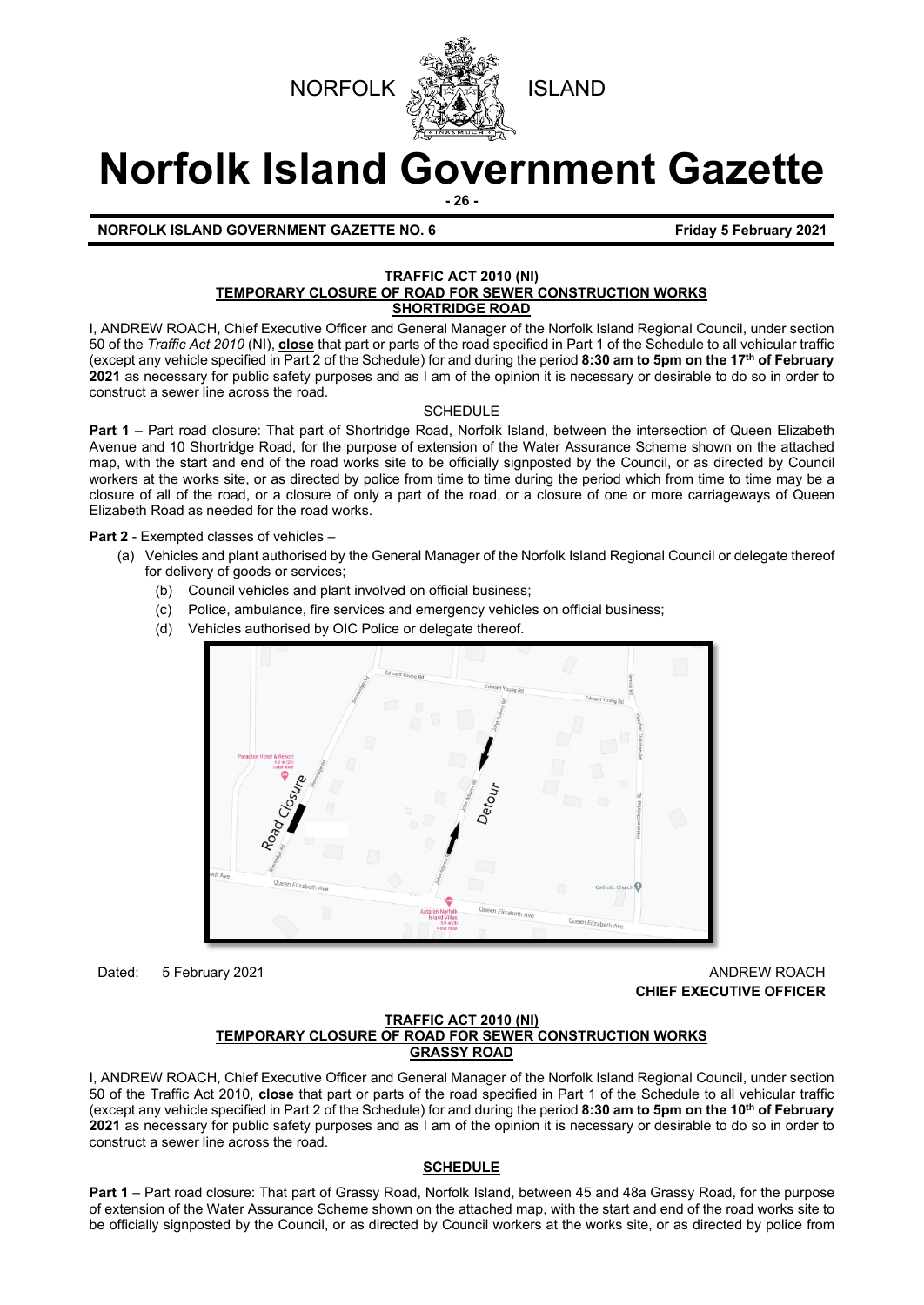time to time during the period which from time to time may be a closure of all of the road, or a closure of only a part of the road, or a closure of one or more carriageways of Queen Elizabeth Road as needed for the road works.

**Part 2** - Exempted classes of vehicles –

- (e) Vehicles and plant authorised by the General Manager of the Norfolk Island Regional Council or delegate thereof for delivery of goods or services;
	- (f) Council vehicles and plant involved on official business;
	- (g) Police, ambulance, fire services and emergency vehicles on official business;
- (h) Vehicles authorised by OIC Police or delegate thereof.



## Dated: 28 January 2021 **ANDREW ROACH CONSUMING THE CONSUMING THE CONSUMING TEAM CHIEF EXECUTIVE OFFICER**

#### **ASSOCIATIONS INCORPORATION ACT 2005 (NI) NOTICE OF INTENTION TO APPLY FOR THE INCORPORATION OF AN ASSOCIATION REGULATION 4(1)**

I, Rhys Schmitz of 14 John Adams Road, Norfolk Island, a person authorised on behalf of the committee of the association known as the **Norfolk Island Boxing Association** hereby give notice that I intend to apply for the incorporation of the association under the *Associations Incorporation Act 2005.* 

The objects and purposes of the association are as follows:

1. To promote boxing, training and development

This notice has been approved by the Registrar of Associations.

Dated: 28 January 2021 2008 2012 20:00 20:00 20:00 20:00 20:00 20:00 20:00 20:00 20:00 20:00 20:00 20:00 20:00

**PRESIDENT**

#### **COURT OF PETTY SESSIONS**

The next sittings of the Court of Petty Sessions is set down for the week commencing Tuesday 9February 2021 at 10:00am in the Court House, Kingston.

Dated: 25 January 2021 **A.V. BATAILLE CLERK OF THE COURT OF PETTY SESSIONS**

#### **TERTIARY EDUCATION BURSARY GRANT PROGRAM 2021**

Applications are invited for the 2021 Tertiary Education Bursary Program offered by the Norfolk Island Regional Council.

Application submissions are to be made in writing on the approved Application Form. This form can be downloaded from our website or, a copy can be emailed to you and/or collected from Customer Care. Completed application forms are to be submitted by email t[o regionalcouncil@nirc.gov.nf](mailto:regionalcouncil@nirc.gov.nf) or, posted to the Manager Customer Service - PO Box 95, Norfolk Island or, delivered in a sealed envelope to Customer Care on 9 New Cascade Road.

If you have any questions, please contact Leanne Webb, Manager Customer Service +6723 22001 ext 120 or email [leanne.webb@nirc.gov.nf](mailto:leanne.webb@nirc.gov.nf)

**Application closing date:** Friday 19 February 2021 at 4:00pm **Information and submissions:** <http://www.norfolkisland.gov.nf/council/grants-program>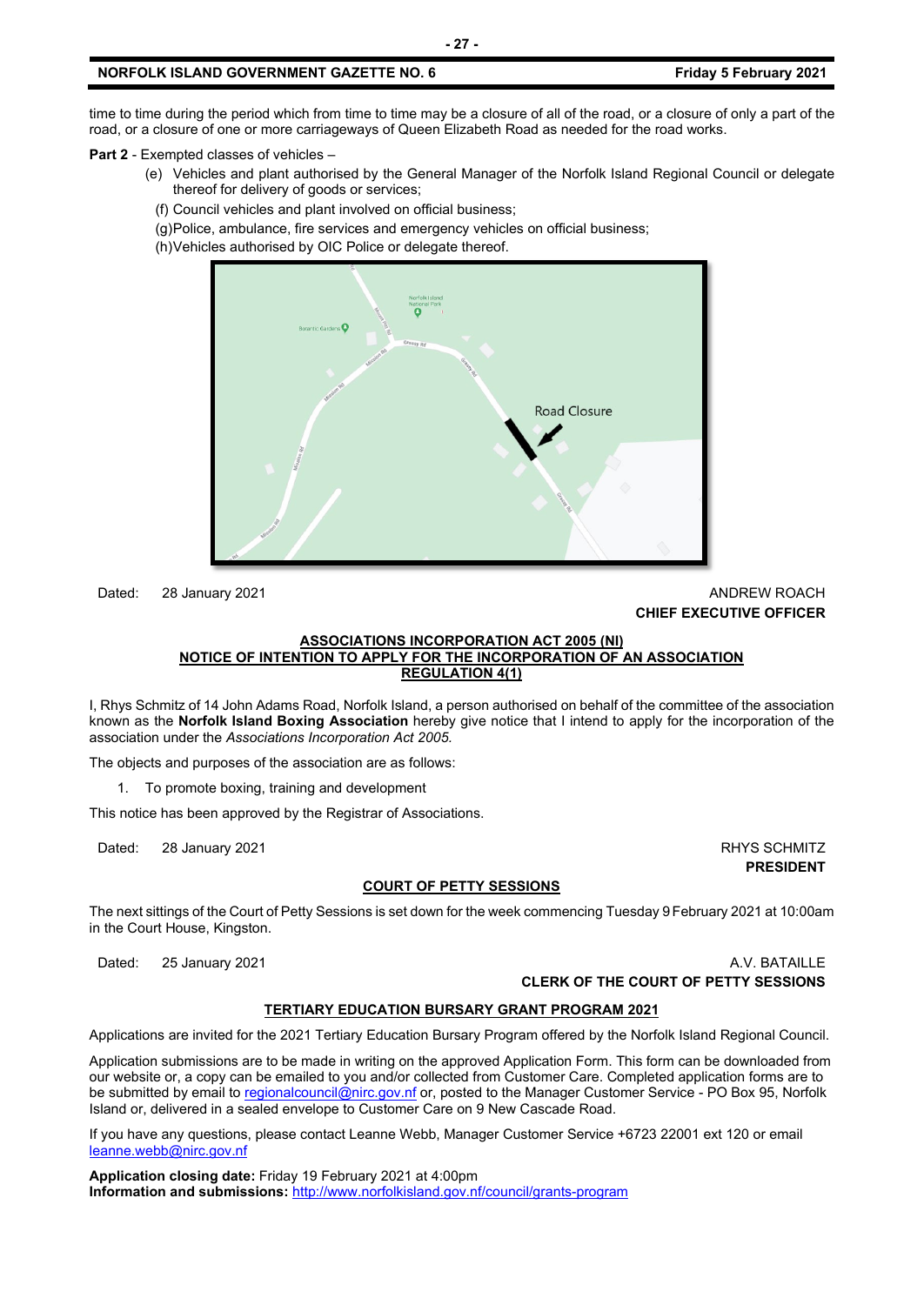#### Dated: 22 January 2021 2008 2021 2012 20:30 20:30 20:30 20:30 20:30 20:30 20:30 20:30 20:30 20:30 20:30 20:30 **MANAGER CUSTOMER SERVICE**

#### **FIRE CONTROL ACT 2000 (NI) DECLARATION OF A FIRE DANGER PERIOD**

I, Eric Hutchinson, Administrator and delegate of the Commonwealth Minister under section 5 and item 1.36 to the Schedule of the *Minister's Norfolk Island Delegation Instrument 2019.*

**PURSUANT** to section 21(1) of the *Fire Control Act 2000* (NI);

HEREBY DECLARE that a fire danger period applies to the whole of Norfolk Island from 6:00am on 23 January 2021 until 6:00pm on 27 February 2021.

# Dated: 21 January 2021 2008 2009 2009 2009 2012 2013 2014 2015 2020 2021 2022 203 **ADMINISTRATOR OF NORFOLK ISLAND AND DELEGATE OF THE COMMONWEALTH MINISTER**

# **PLANNING ACT 2002 (NI) – SUBSECTION 43(1) NOTICE DEVELOPMENT APPLICATIONS**

| Development Application No.: | DA.BA 6/2021                                      |
|------------------------------|---------------------------------------------------|
| Applicant:                   | <b>Burnt Pine Fuel</b>                            |
|                              | 1 Douglas Drive Norfolk Island                    |
| Location:                    | Portion(s) Lot: 119 Sec: 2 Por: 48a, Marshs Road  |
| Proposed Development:        | Dangerous Goods Store: Addition of Ancillary Shed |
| Zone:                        | Industrial                                        |
| Category:                    | Permissible (with consent)                        |

#### **Public Exhibition**

This Development Application may be inspected, during business hours, at the Planning Office at the Norfolk Island Regional Council, New Military Barracks, Kingston. The Development Application may also be viewed at Council's website a[t http://www.norfolkisland.gov.nf/your-council/council-documents/documents-public-exhibition.](http://www.norfolkisland.gov.nf/your-council/council-documents/documents-public-exhibition) An Environmental Impact Statement does not accompany the Development Application.

#### **Submission**

Any person may, during the period between Monday 25 January 2021 and Monday 8 February 2021, make written submissions to the General Manager about this Development Application. All submissions must state the relevant Development Application number. All submissions must be signed by at least one person making the submission. If a submission objects to the proposed development, the grounds for objections must be specified in the submission.

#### **Reviewable decisions**

Decisions made on this Development Application under the *Planning Act 2002* (NI) are reviewable decisions within the meaning of subsection 78(1) of the Act.

#### Dated: 20 January 2021 **Dates: 19 John Property 20 John Property 20 John Property 20 John Property 20 John Property 20 John Property 20 John Property 20 John Property 20 John Property 20 John Property 20 John Property 20 J SENIOR STRATEGIC PLANNER**

# **PLANNING ACT 2002 (NI) – SUBSECTION 43(1) NOTICE DEVELOPMENT APPLICATIONS**

| <b>Development Application No.:</b> | DA.BA 5/2021                                                                                      |
|-------------------------------------|---------------------------------------------------------------------------------------------------|
| Applicant:                          | H Martin                                                                                          |
|                                     | PO Box 24, NORFOLK ISLAND                                                                         |
| Location:                           | Portion(s) Lot: 1 Sec: 24 Por: 1360, 100 Selwyn Pine Road 2899                                    |
| Proposed Development:               | Residence – Dwelling House: Addition - Carport encroaching into minimum front<br>boundary setback |
| Zone:                               | Rural                                                                                             |
| Category:                           | Permissible (with consent)                                                                        |

#### **Public Exhibition**

This Development Application may be inspected, during business hours, at the Planning Office at the Norfolk Island Regional Council, New Military Barracks, Kingston. The Development Application may also be viewed at Council's website a[t http://www.norfolkisland.gov.nf/your-council/council-documents/documents-public-exhibition.](http://www.norfolkisland.gov.nf/your-council/council-documents/documents-public-exhibition)

#### **Submission**

Any person may, during the period between Monday 25 January 2021 and Monday 8 February 2021, make written submissions to the General Manager about this Development Application. All submissions must state the relevant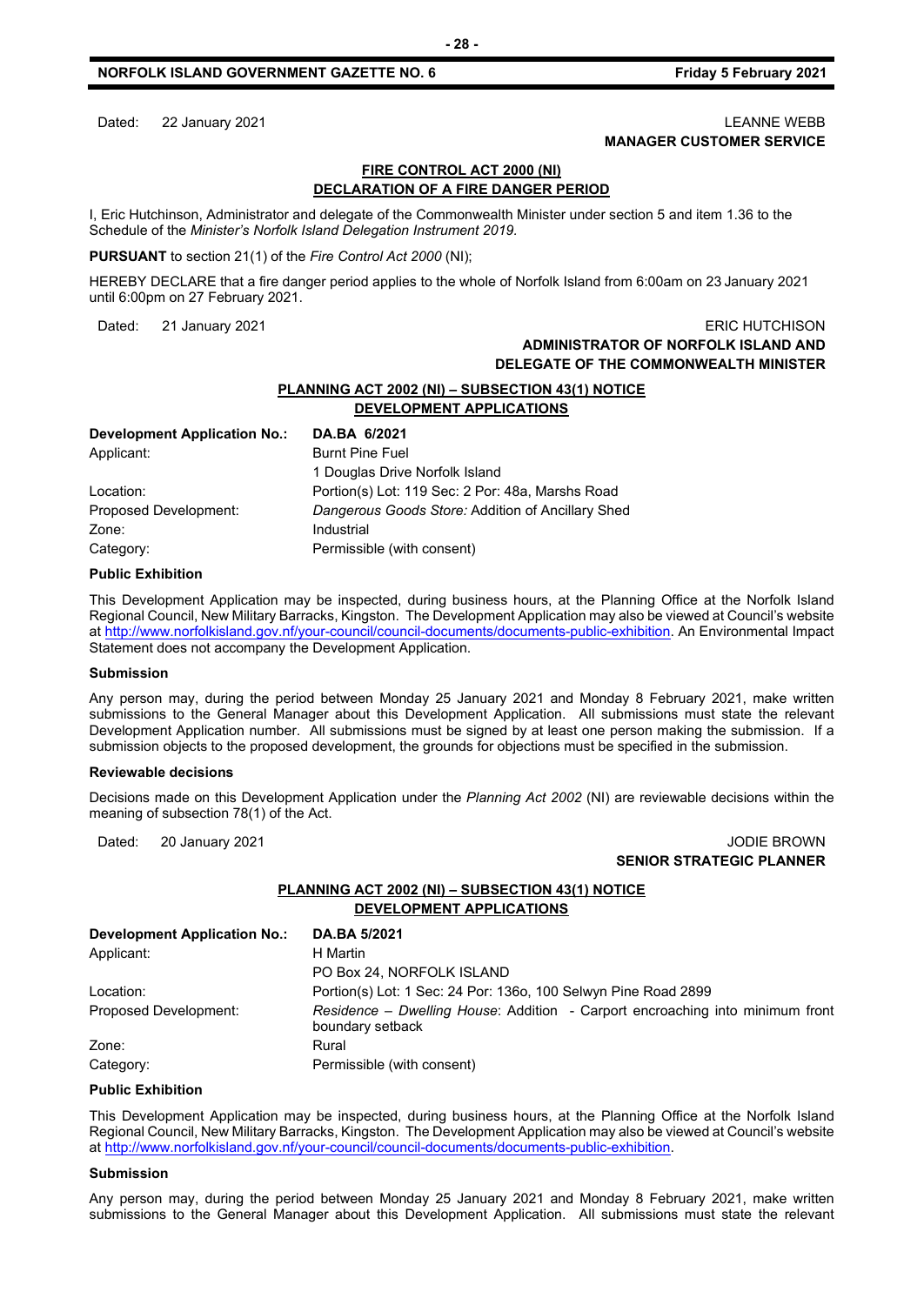Development Application number. All submissions must be signed by at least one person making the submission. If a submission objects to the proposed development, the grounds for objections must be specified in the submission.

#### **Reviewable decisions**

Decisions made on this Development Application under the *Planning Act 2002 (N*I) are reviewable decisions within the meaning of subsection 78(1) of the Act.

Dated: 20 January 2021 **John Communist Communist Communist Communist Communist Communist Communist Communist Communist Communist Communist Communist Communist Communist Communist Communist Communist Communist Communist Com SENIOR STRATEGIC PLANNER**

#### **PLANNING ACT 2002 (NI) – SUBSECTION 43(1) NOTICE DEVELOPMENT APPLICATIONS**

| <b>Development Application No.:</b> | DA.BA 1/2021                                                                   |  |
|-------------------------------------|--------------------------------------------------------------------------------|--|
| Applicant:                          | J R Robertson & C Thomas                                                       |  |
| Location:                           | Portion 35n5, 16 Douglas Drive                                                 |  |
|                                     | Proposed Development: Change of use - Conversion to Residence - Dwelling House |  |
| Zone:                               | Light Industrial                                                               |  |
| Category:                           | Permissible (with consent)- subject to approval of PVA 01/2020                 |  |

#### **Public Exhibition**

This Development Application may be inspected, during business hours, at the Planning Office at the Norfolk Island Regional Council, New Military Barracks, Kingston. The Development Application may also be viewed at Council's website a[t http://www.norfolkisland.gov.nf/your-council/council-documents/documents-public-exhibition.](http://www.norfolkisland.gov.nf/your-council/council-documents/documents-public-exhibition)

#### **Submission**

Any person may, during the period between Monday 11 January 2021 and Monday 8 February 2021, make written submissions to the General Manager about this Development Application. All submissions must state the relevant Development Application number. All submissions must be signed by at least one person making the submission. If a submission objects to the proposed development, the grounds for objections must be specified in the submission.

#### **Reviewable decisions**

Decisions made on this Development Application under the *Planning Act 2002* (NI) are reviewable decisions within the meaning of subsection 78(1) of the Act.

#### Dated: 4 January 2021 **Journal of American Control of American** Control of American Control of American Control of American Control of American Control of American Control of American Control of American Control of America **SENIOR STRATEGIC PLANNER**

#### **TRAFFIC ACT 2010 (NI)**

#### **TEMPORARY CLOSURE OF TAYLORS ROAD FOR PUBLIC SAFETY WORKS**

I, **Bruce Taylor**, Acting General Manager of the Norfolk Island Regional Council, under section 50 of the *Traffic Act 2010* (NI), close that part, or parts, of the road specified in Part 1 of the Schedule to all vehicular traffic (except any vehicle specified in Part 2 of the Schedule) for and during the period **8:00am to 4:00pm** each day on particular days between **25 January 2021 and 30 March 2021** as I am of the opinion it is necessary to carry out repairs and/or<br>maintenance of the road for public safety purposes.

## **SCHEDULE**

**Part 1 -** Part road closure: That part of Taylors Road, Norfolk Island, from the intersection of Queen Elizabeth Avenue to the intersection with Country Road relevant to road works carried out for public safety purposes. The start and end of the road works site to be officially signposted by the Council, or as directed by Council workers at the works site, or as directed by police from time to time during the specified road closure period.

**Part 2** - Exempted classes of vehicles:

- a) Vehicles and plant authorised by the General Manager of the Norfolk Island Regional Council or delegate for the delivery of goods or services
- b) Council vehicles and plant involved on official business
- c) Police, ambulance, fire services and emergency vehicles on official business
- d) Vehicles authorised by OIC Police or delegate thereof.

Dated: 6 January 2021 **BRUCE TAYLOR ACTING GENERAL MANAGER**

> **PLANNING ACT 2002 (NI) SUBSECTION 11(1) NOTICE INVITATION FOR PUBLIC SUBMISSIONS ABOUT A DRAFT PLAN TO VARY THE NORFOLK ISLAND PLAN 2002**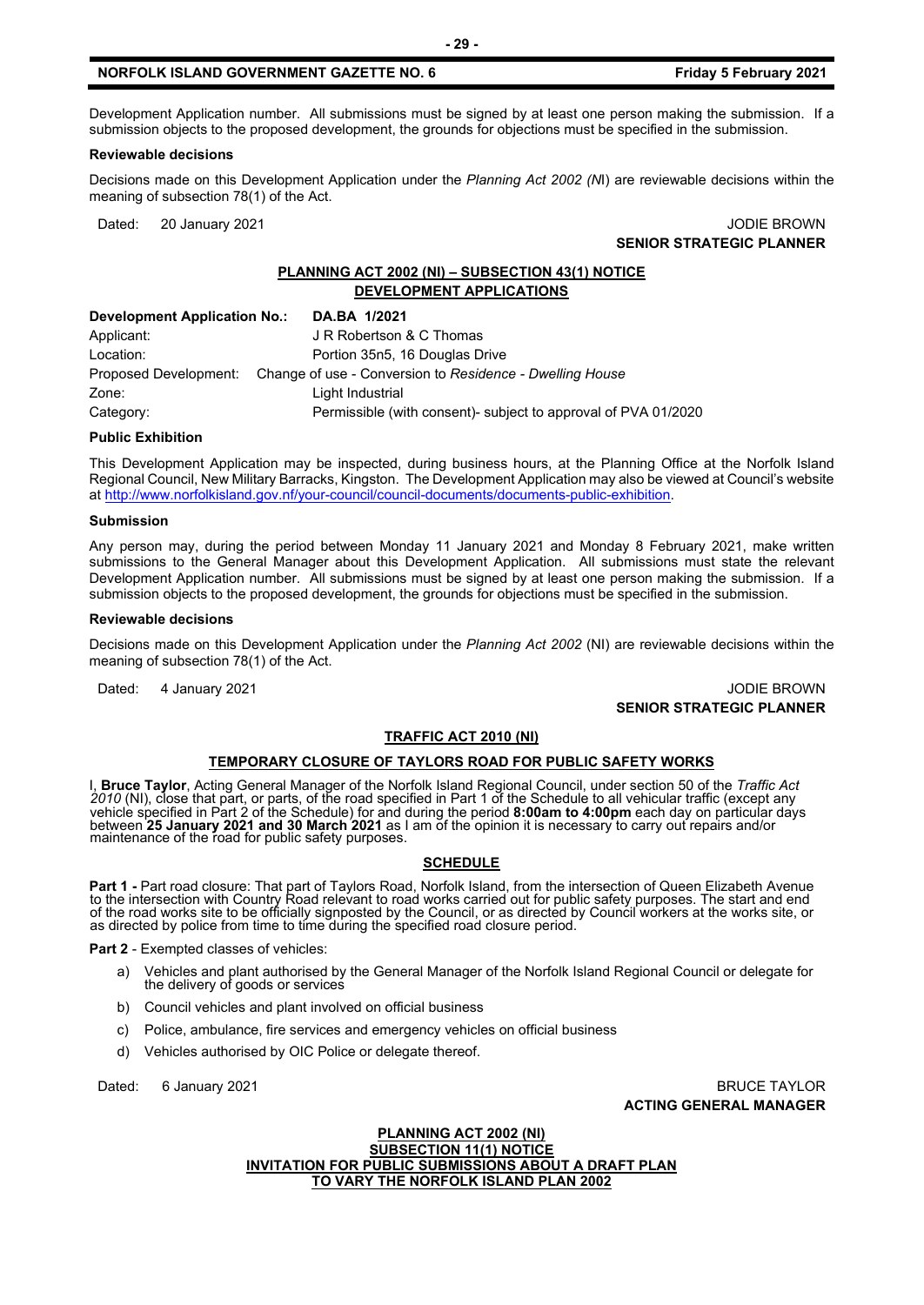I, Eric Hutchinson, Administrator of Norfolk Island and delegate of the Commonwealth Minister under Item 1.78 of the Schedule to the Minister's Norfolk Island Delegation Instrument 2017 (No. 2) (Commonwealth), invite public submissions about a draft plan to vary the Norfolk Island Plan 2002, to allow use of designated land for *Residence – Dwelling House.*

# **Draft Plan No:** PVA 01/2020

**The draft Plan applies to the following land:** Portion 35n5 Douglas Drive Norfolk Island

**Applicant:** Applicant: Applicant: Applicant: Applicant: Applicant: Applicant: Applicant: Applicant: Applicant: Applicant: Applicant: Applicant: Applicant: Applicant: Applicant: Applicant: Applicant: Applicant: Applicant:

**Current Zoning:** Light Industry



#### **Public Exhibition**

An Application to Vary the Norfolk Island Plan, accompanied by a Development Application, was submitted under subsection 9(2) of the *Planning Act 2002* (NI*)*. The aim and intent of the draft plan is to allow use of designated land as described above for a *Residence - Dwelling House* as permissible with consent use or development. If approved, the plan variation would allow a development application to change the use of a building at Portion 35n5 for use as a residence to be considered and determined.

In accordance with subsection 11(1) of the *Planning Act 2002* (NI), the draft plan, as shown below, and the accompanying development application and reasons for the applications are available for inspection, during business hours, between Monday 11 January 2021 and Monday 8 February 2021 at the Planning Office at the Norfolk Island Regional Council, New Military Barracks, Kingston and at the Council's website at [http://www.norfolkisland.gov.nf/your-council/council](http://www.norfolkisland.gov.nf/your-council/council-documents/documents-public-exhibition)[documents/documents-public-exhibition](http://www.norfolkisland.gov.nf/your-council/council-documents/documents-public-exhibition)

#### **Draft plan 01/2020**

| Proposed<br>changes | The Norfolk Island Plan 2002 (as amended) is amended as follows:<br><b>SCHEDULE 2 – DEVELOPMENT OF SPECIFIC SITES</b><br><b>S2.1- SPECIFIC SITES SUBJECT TO CLAUSE 104</b><br>To insert at the end of the Schedule: |                                                                                                             |                                                                                                           |  |
|---------------------|---------------------------------------------------------------------------------------------------------------------------------------------------------------------------------------------------------------------|-------------------------------------------------------------------------------------------------------------|-----------------------------------------------------------------------------------------------------------|--|
|                     | Lot<br>Portion 35n5 Douglas Drive                                                                                                                                                                                   | <b>Purpose</b><br>Use and development of the<br>for the purposes of<br>land<br>'Residence - Dwelling House' | <b>Conditions</b><br>As detailed in the Notice of<br>Decision for Development<br>Application DA.BA 1/2021 |  |

#### **Submissions**

Any person may make written submissions to the General Manager about this draft plan. All submissions must be received by Monday 8 February 2021 and signed by at least one person making the submission. If a submission objects to the draft plan, the grounds for objections must be specified in the submission.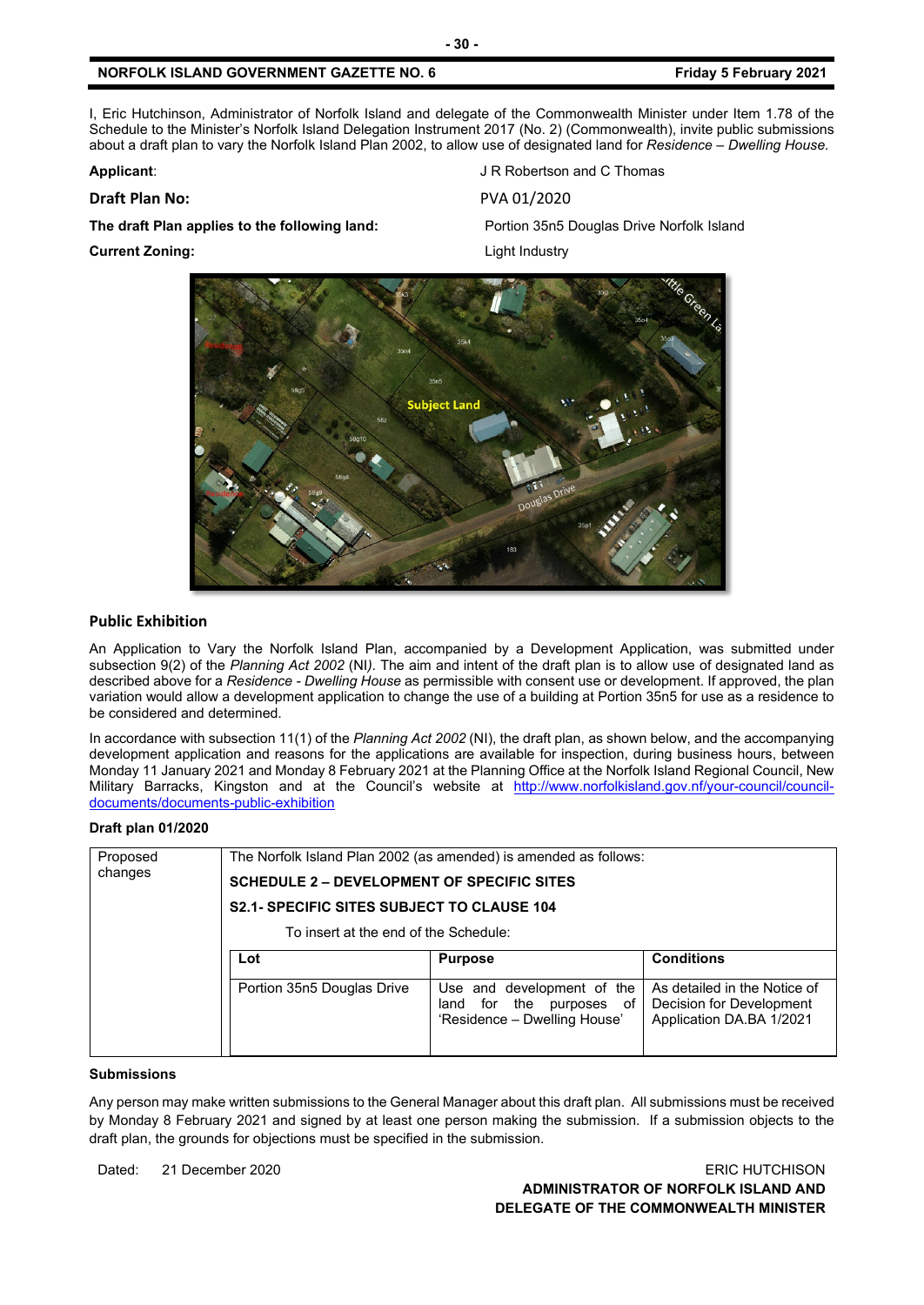# **DISASTER AND EMERGENCY MANAGEMENT ACT 2001 (NI)**

# **EXTENSION OF DECLARATION OF STATE OF EMERGENCY**

I **Eric Hutchinson,** Administrator of Norfolk Island and delegate of the Minister under Section 5 of, and item 1.27 of the Schedule to, the *Minister's Norfolk Island Delegation Instrument 2019*:

**PURSUANT** to Section 9 of the *Disaster and Emergency Management Act 2001* (NI) [the Act] and acting on the advice of the Controller;

**FOR** the purpose of response and recovery operations under the Act and the Disaster and Emergency Plan for the territory of Norfolk Island.

**EXTEND** the declaration of emergency made under section 9 of the Act at 16:15 Hrs on Monday 16 March 2020, for the whole of the Territory of Norfolk Island, until 23:59 hr on Sunday 28 February 2021.

#### Dated: 17 December 2020<br>Dated: 17 December 2020 **ADMINISTRATOR**

# **DISASTER AND EMERGENCY MANAGEMENT ACT 2001 (NI)**

# **DECLARATION OF STATE OF DISASTER OR EMERGENCY (RECOVERY OPERATIONS) COVID-19 DIRECTIONS RECOVERY OPERATIONS (NO.3) 2020**

I, **George Ivor Andrew Plant**, Emergency Management Norfolk Island Controller:

- 1) under section 11(2)(g) of the *Disaster and Emergency Management Act 2001* (NI) am of the opinion that it is necessary to make directions in respect of recovery from the State of Emergency in respect of COVID-19 relating to the movement of persons within the disaster or emergency area as set out in the Schedule; and
- 2) under section 11(2)(h) of the *Disaster and Emergency Management Act 2001* (NI) am of the opinion that it is necessary to make directions in respect of recovery from the State of Emergency in respect of COVID-19 relating to the removal of persons within the disaster or emergency area who obstructs or threatens to obstruct recovery operations as set out in the Schedule; and
- 3) under section 11(2)(i) of the *Disaster and Emergency Management Act 2001* (NI) am of the opinion that it is necessary to make directions in respect of recovery from the State of Emergency in respect of COVID-19 relating to giving directions to persons whose responsibilities require him or her to engage in recovery operations.

# **SCHEDULE**

#### **Direction 3 (2020) – Adjustment of COVID 19 measures – to commence 16:16 on 31 December 2020**

- 1. These Directions take effect at 16:16 on 31 December 2020 and remain in force while the State of Disaster or Emergency (Recovery Operations) is in force.
- 2. In these Directions:

*Persons* includes people residing on Norfolk Island, visiting Norfolk Island for holiday or work purposes

*COVID-19 hotspot* means a particular area of Australia decided by the Commonwealth Chief Medical Officer.

*Incident Controller* means the person appointed under the State of Emergency in accordance with the NORDISPLAN.

- 3. Persons will be permitted\* to travel to Norfolk Island without the need to quarantine provided they:
	- a. do not have COVID-19.
	- b. have not been in contact within anyone in the prior 14 days with COVID-19;
	- c. have been granted a Norfolk Island Entry Pass\*

\*Any person travelling to Norfolk Island may be denied entry without a Norfolk Island Entry Pass

- 4. A person whilst on Norfolk Island must comply with physical distancing principles as published from time to time on [\(http://www.norfolkisland.gov.nf/norfolk-islands-covid-19-advice\)](http://www.norfolkisland.gov.nf/norfolk-islands-covid-19-advice).
- 5. A person whilst on Norfolk Island must follow any directions in relation to COVID-19 from staff of the *Norfolk Island Hospital and Residential Aged Care (NIHRACS).*
- 6. A person or business on Norfolk Island must follow any advice or operational direction provided by the Incident Controller or authorised officer of the *Norfolk Island Police Force (NIPF)*in relation to COVID-19.
- 7. A person or business involving close contact with persons is required to keep a daily customer register. A business will be required to retain the records for a period of three months. The register must be produced upon request by the Incident Controller.

*\* Please Note \** 

- *Online applications required by all travellers prior to travel (within 72 hours of travel).*
- *While the State of Emergency is in place verification of where travellers are from will be required*
- *Travel to mainland states and territories is a matter for residents to seek approval from State and Territory Government authorities.*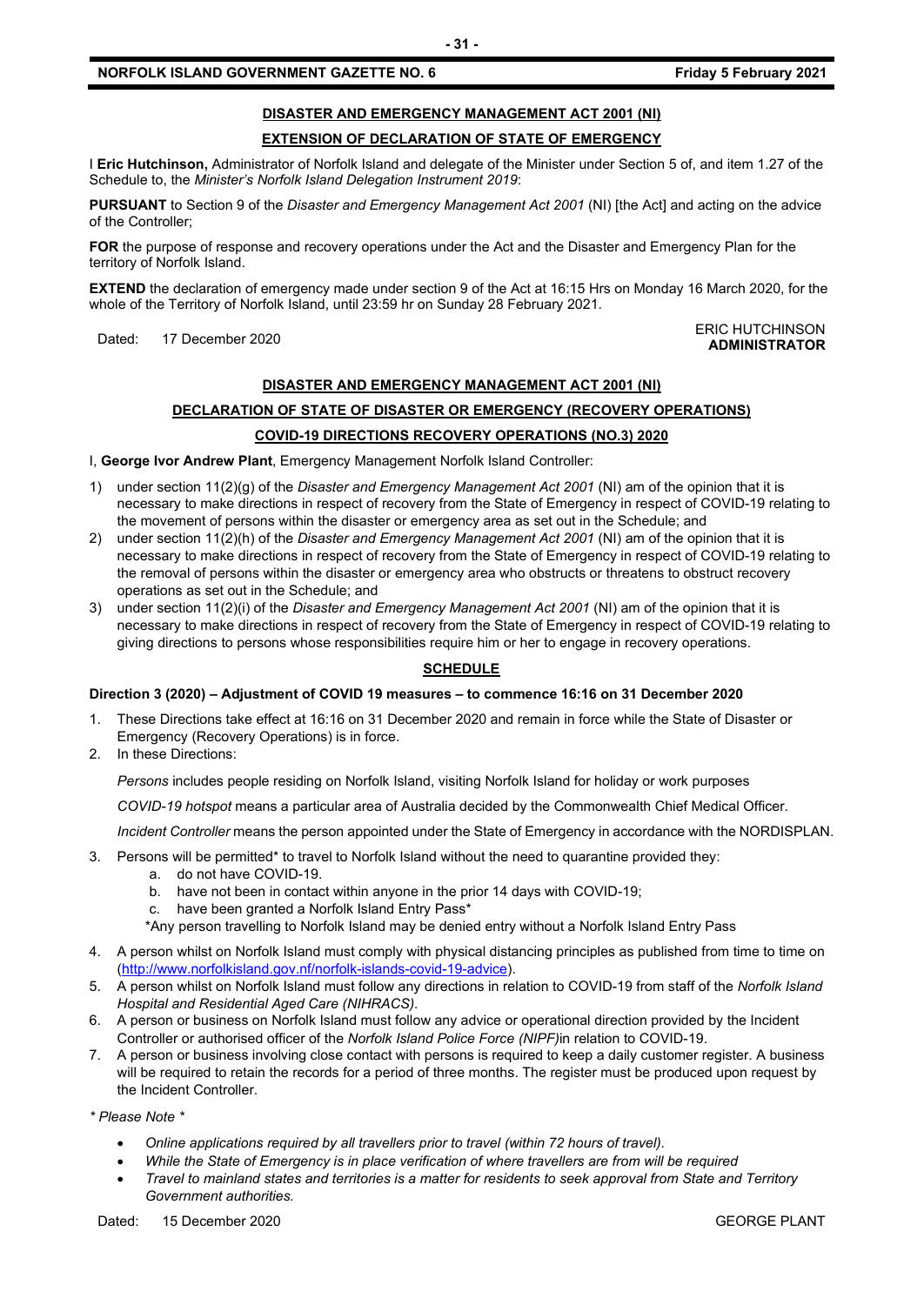#### **EMNI CONTROLLER**

# **FOOTPATH – AIRPORT TO BURNT PINE REQUEST FOR TENDER 27/20**

The Norfolk Island Regional Council (NIRC) is seeking **Tenders for the supply and installation** of concrete components of the Concrete Footpath – (Airport to Burnt Pine) project. The Commonwealth Government under the Economic Stimulus Package 2020-2021, provided the funding for this project.

The project is to provide a concrete footpath from the airport to connect to the existing footpath (opposite the Visitors Information Centre). The work will also include the installation of a roundabout at the corner of Taylors Road and Grassy Roads.

Additional information relating to tender including footpath design and scope, quantity summary and design details can be found on the Norfolk Island Regional Council websit[e www.norfolkisland.gov.nf/your-council/tenders-and-eoi](http://www.norfolkisland.gov.nf/your-council/tenders-and-eoi)

Please note the following when responding;

| Quotes to be marked:   | Footpath – Airport to Burnt Pine                                                                                                                    |
|------------------------|-----------------------------------------------------------------------------------------------------------------------------------------------------|
| Closing date:          | Monday 15 February 2021 at 11:00pm AEST                                                                                                             |
| <b>Submissions:</b>    | Quotes can be placed in the Tenders Box in the Registry Office, Council Offices,<br>Kingston or submitted by email to regional council @nirc.gov.nf |
| <b>Contact Person:</b> | Simon Tuituri<br>E: Simon.Tuituri@nirc.gov.nf<br>P: 53681                                                                                           |

Dated: 20 January 2021 2008 2012 12:30 20:30 20:30 20:30 20:30 20:30 20:30 20:30 20:30 20:30 20:30 20:30 20:30

**MANAGER SERVICES**

# **Bicentennial Centre Refurbishment Project**

#### **Request for Quote RFQ 1/21**

Council is seeking quotes from suitably qualified tradesman for the supply of labour only to refurbish the Bicentennial building to include Customer Care, Council office space and, Council Chambers and offices.

The quotation is to include a rate for labour only for the required building services, as well as sub-trades including (but not limited to): electrical, plumbing, plastering, flooring and tiling, etc.

For additional information, a copy of the plans and/or to arrange an inspection, please contact Trevor Gow, Building Inspector and Compliance Officer via email *trevor.gow@nirc.gov.nf* or by phone 50419.

Note: quotes will only be accepted after a site inspection and briefing on the full scope of works has been completed; Council is not obliged to accept the lowest quotation.

Submissions are to be marked **Bicentennial Refurbishment RFQ 1/21** and are to be emailed to [regionalcouncil@nirc.gov.nf](mailto:regionalcouncil@nirc.gov.nf) on or before the closing date of 4:00pm, Monday 22 February, 2021.

Dated: 5 February 2021 **BRUCE TAYLOR** 

**MANAGER SERVICES**

#### **UP TO 12 MONTHS MATERNITY TERM CONTRACT POSITION VACANT**

Norfolk Island Regional Council is seeking applications from enthusiastic, suitable persons to join the Council team. The relevant Position Description listing the full set of key accountabilities and competencies are available from our website <http://www.norfolkisland.gov.nf/your-council/working-council>

#### **Job Number: NIRC202021-08 – Vacant position – Up to 12 months term contract**

**Customer Service Officer – Customer Care (1028) -** \$55,263 per annum

Note this is a maternity cover positon up to 12 months.

Customer Care staff are the face of the Council and have daily interaction with members of the public as well as internal sections of Council. This role is dynamic and requires a strong understanding of all Council service areas and the ability to multi task. This role undertakes a variety of activities including: responding to enquiries, processing of payments, research, licensing and registration, sales and other general administrative tasks.

#### **Enquiry Contact Officer – Leanne Webb - phone +6723 53653 or email [Leanne.webb@nirc.gov.nf](mailto:Leanne.webb@nirc.gov.nf)**

General enquiries may be made to Human Resources Office, [hr@nirc.gov.nf](mailto:hr@nirc.gov.nf) or phone Thomas Andresen on + 6723 22001, Ext.5 or Ext.115.

10% superannuation, employer contributions only made if monthly wages exceed \$450 (before tax).

Appointments will be made on merit in compliance with the principles of Equal Employment Opportunity (EEO). If you are interested in the advertised position you will need to send a written application addressing the competencies and qualifications contained in the Position Description. Applications must also include a resumé/curriculum vitae and two recent work-related referees. Please note that if you do not fully address the competencies and qualifications criteria you